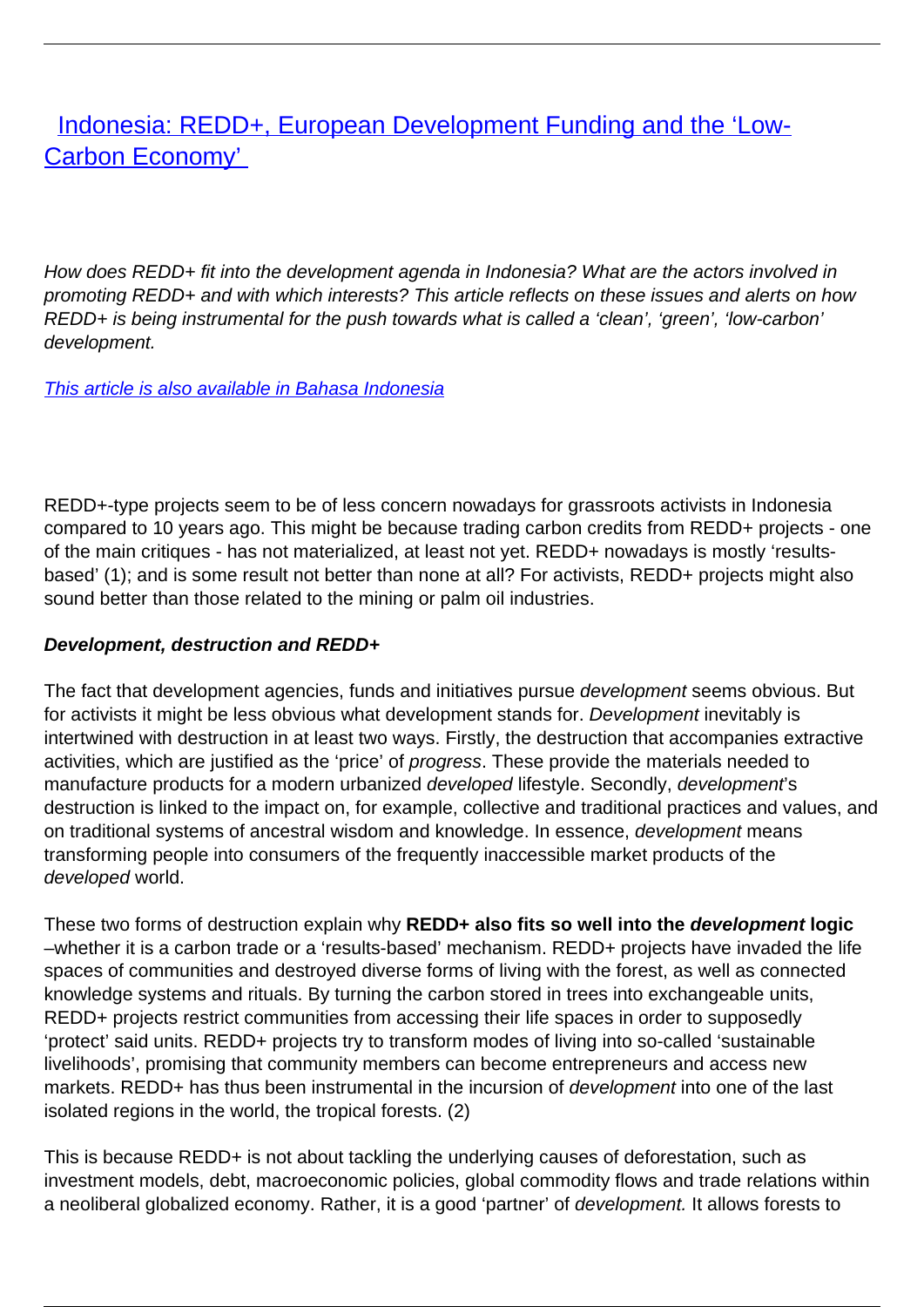continue being destroyed whenever it is more profitable to extract minerals, metals, timber or establish oil palm plantations, compared to investing in carbon credits. (3) As a result, REDD+, including the development agencies as promoters of REDD+, have rather put their focus on forestdependent communities as if they were the 'drivers of deforestation'.

The **combination of development and conservation** is not new in Indonesia. Already in the 1990s, development agencies enthusiastically supported "Integrated Conservation and Development Projects" (ICDPs) in Indonesia. A World Bank report even noted that the possibility to offer "economic development for the rural poor" was among the features making ICDPs "irresistible to (...) development agencies". (4)

After ICDPs proved to be one more failed attempt to conserve forests, development funding in Indonesia jumped enthusiastically onto REDD+ and became its main funding source. (5) REDD+ promised not only to ensure the conservation of forests but also to transform forest conservation into the conservation of carbon units. This possibility benefits corporations and economies in the developed world as these units of 'stored carbon' serve as offsets to perpetuate the extraction and use of fossil fuels, which are the bedrock of the developed world's financial wealth. It also showcases how development is fundamentally about the self-interest of the so-called developed world.

However, after almost 15 years, deforestation in all main tropical forest areas is on the rise. What then was the result from all the money related to 'results-based' REDD+ projects, for example in Indonesia? A recent general examination of 15 years of REDD+ considers it a typical example of "policy persistence", that is to say, "the continued economic and political support to a policy in the face of overwhelming evidence that it is failing to achieve its stated objectives." The study concludes that REDD+ has turned into a mechanism with a perspective of "development as usual" and "embedded within the development industry". (6) One result of REDD+ in Indonesia, it could be argued, is the creation of yet another bureaucracy inside the State structure.

Besides, the thousands of pages of the Indonesian REDD+ documentation mention little or nothing about the underlying causes of deforestation. While mentioning "poor spatial planning", "inadequate law enforcement", "land tenure" issues and "ineffective forest management", (7) other much more fundamental causes are simply ignored, including the structural collusion between the State and the private sector. For example, an investigative documentary (8), showed how President Widodo and his family, his Vice-President and other close collaborators are involved in the coal mining business. Moreover, 262 out of 575 parliamentarians in Indonesia (45%) are employee, owner, shareholder or CEO of some of the country's biggest extractive industries and trading companies. The major problem then is not that politicians are lobbied by or take bribes from big business, but that businesses have effectively taken over the apparatus of government.

One symptom of this corporate take-over is the administration of the REDD+ funding within the Indonesia government. This is not the responsibility of the Ministry of Environment and Forests, as one would expect, but instead, of a company, PT SMI, created within the Ministry of Finance. PT SMI was created by the World Bank, the Asian Development Bank and the Indonesian government in 2009 to be "a catalyst in supporting the acceleration of infrastructure development in Indonesia" (9). Particularly after 2017, SMI's main portfolio around 'green economy' policies became energy and low-carbon energy projects (10). These projects heavily impact forests and forest communities. For example, a new Law on Geothermal energy (11) allows SMI to develop about 60% of Indonesia's geothermal prospects inside so-called 'protected forests'.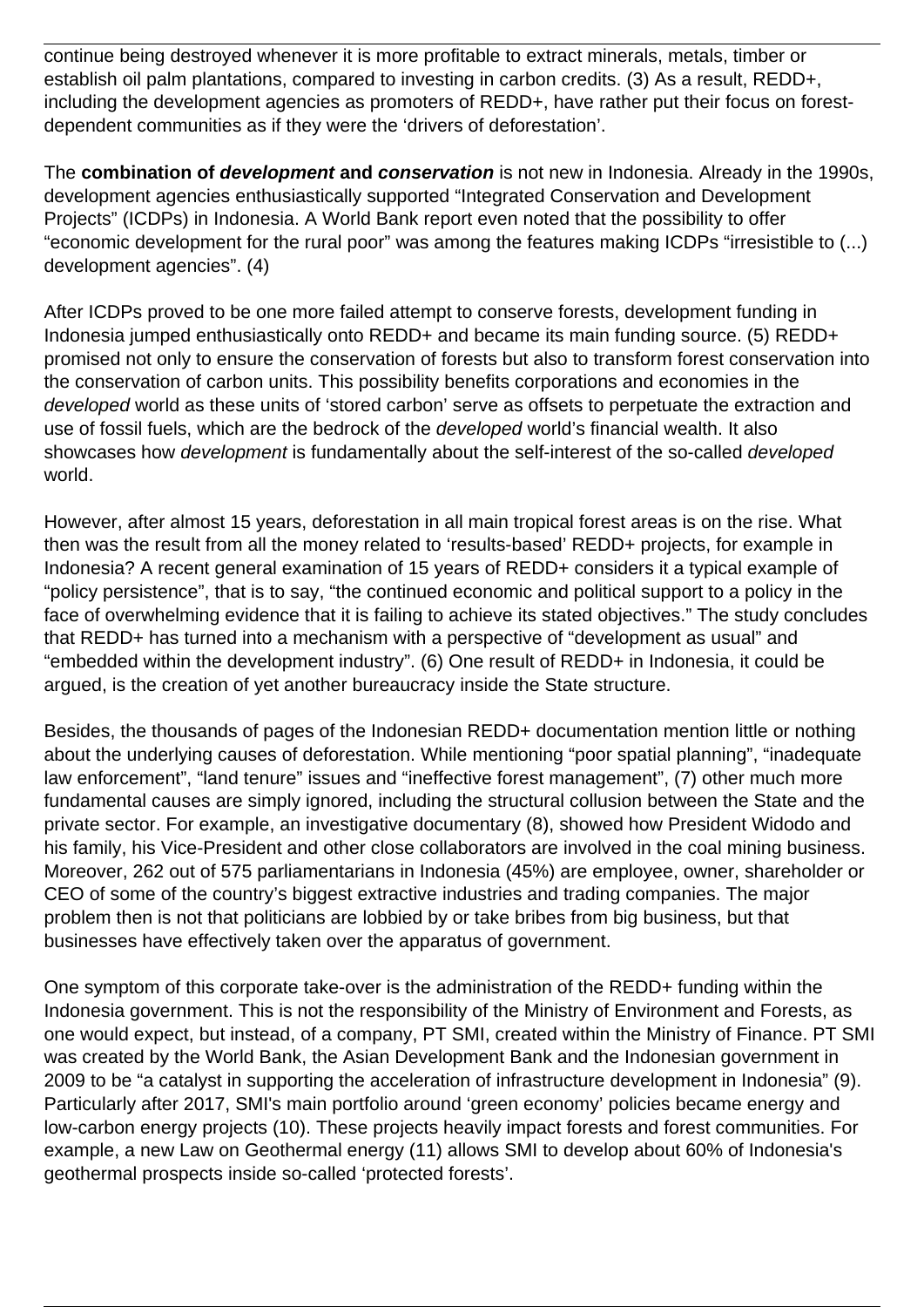Another symptom of the corporate takeover is the increasing militarization of forests, and the intimidation and repression of activists that oppose forest destruction in order to ensure the smooth progress of business over the life spaces of communities on land and sea. Meanwhile, the Indonesian government is making legal changes, some of which benefit the mining sector, while others, the new so-called Omnibus Law in particular, benefit the corporate sector in general. The Omnibus Law has led to major protests, given its weakening of workers rights and environmental regulations. (12)

Also missing in the analysis is the conservation approach, as another important root cause of deforestation. For example, when REDD+ conservation projects lead to eviction of people from their land –to supposedly protect 'carbon-rich' forests, – and who then have to find somewhere else to live. On top of this, areas for 'nature conservation' are usually State-owned, which means that the State can at any time lease such areas for industrial activities. Indonesia has a vast record of allowing mining in protected areas. (13) Besides, 'sustainable logging', another component of REDD+, also shows how REDD+ can be a driver of deforestation, as will be explained in the next section.

## **What the REDD+ development funding omits**

**Norway is Indonesia's main REDD+ funder**. When Norway launched its REDD+ strategy in 2007, the Minister of Petroleum and Energy, Aslaug Haga, was present. (14) Norway's impressive US\$1 billion pledge – of which recently US\$ 55 million has been paid out - to the Indonesian government for 'results-based' REDD+ was made via the Oil Fund. This is a pension fund based on the profits of **Equinor**, Norway's state oil company, which has accumulated assets of more than US\$1 trillion (15). It makes the US\$1 billion promised to Indonesia a lot less impressive.

What Norway's REDD+ documentation omits is that Equinor continues to extract oil. The company opened its Indonesian office in Jakarta in 2007, the same year that REDD+ took off internationally at the UN climate talks in Bali. Equinor's focus in Indonesia is on offshore exploration. It has drilled seven wells, three of which have since entered into operation. Currently its activities are focused on the Aru Basin in West Papua which it plans to expand. (16) According to Equinor, 2019 was a year of "record high production", US\$ 13.5 billion in profits, and the company has plans to explore new extraction fields in the coming years (17).

While Indonesia is front page news at times because of its terrible forest fires, no similar commotion is created about the daily impacts of Equinor's massive oil and gas extraction, or the resulting emissions. Now the company intends to support REDD+ by fostering voluntary markets and trying to put together what they call a 'robust' carbon market – an easy way to avoid taking any responsibility for its own emissions. (18)

In August 2020, an Indonesian 'results-based' REDD+ development project of US\$103.8 million was approved by **the Green Climate Fund (GCF).** As in the case of Norway, the GCF contribution is also 'results-based'. But the 'results' are derived from a game involving the "skilful manufacture of calculations that will result in an outcome that is favourable to the respective country". This is what more than 80 organisations communicated to GCF Board members, adding that such funding is shameful in times of increasing deforestation in Indonesia. (19) As well as resulting in more money for its own REDD+ bureaucracy, the Indonesian government claims that it will also invest the GCF money in "community livelihoods" and "sustainability".

The focus on "providing sustainable livelihoods" to forest-dependent communities, as GCF´s deputy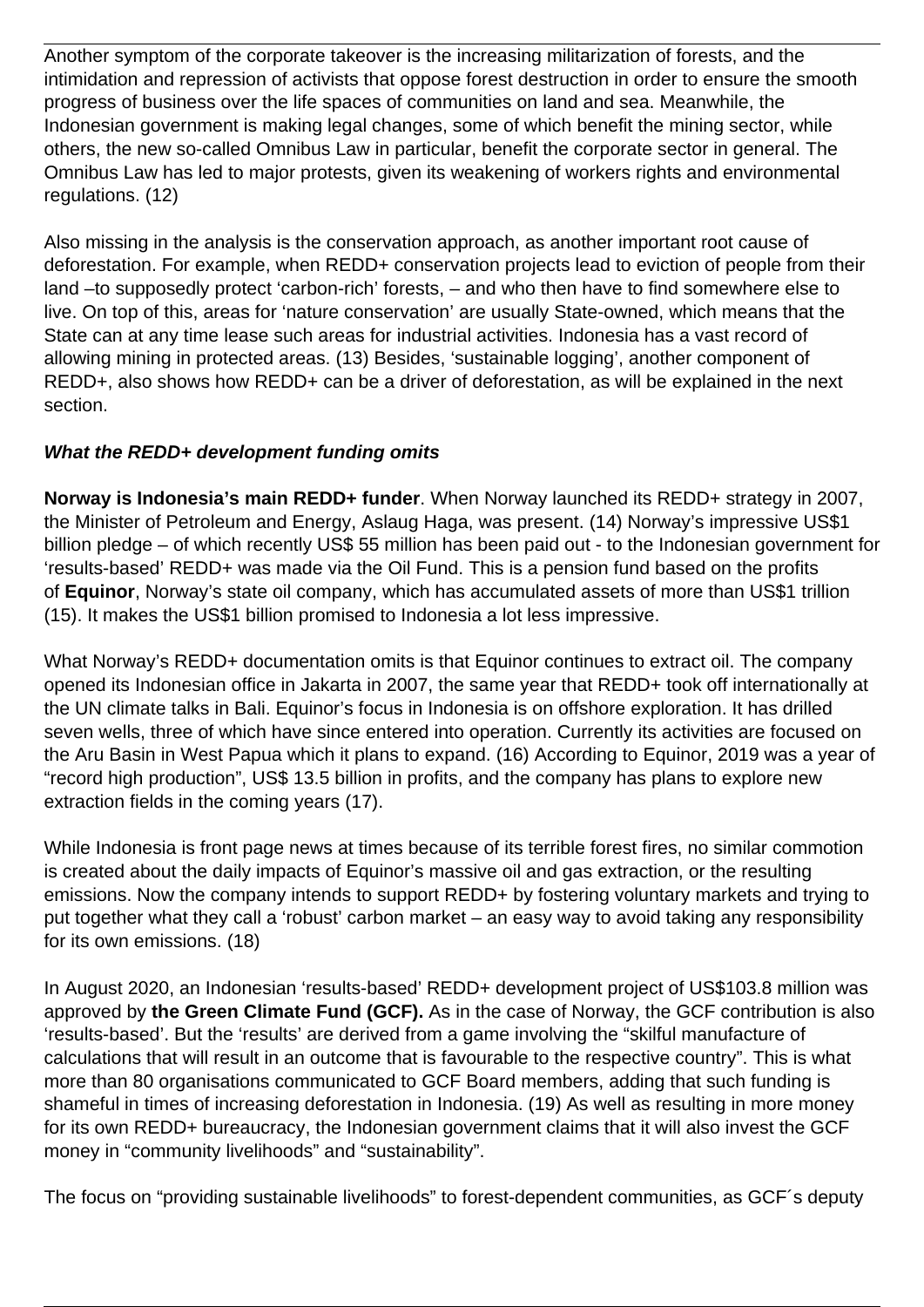director, Juan Chang, stated, not only expands neo-colonial interventions over forest territories, but also takes the focus away from the real culprits of deforestation. Chang also said that REDD+ should be "a transition toward resilient and low-emissions development" (20). But what has 'lowemissions *development* to do with REDD+?

## **Low-carbon economy in Europe: More deforestation in Indonesia**

From the beginning, a main concern of **Germany, another major donor to REDD+** in Indonesia that focused on three districts in Kalimantan, has been "to promote an understanding of the role that forests play in a green economy" (21), said term being just another way of referring to a low carbon economy or low emissions development.

In its attempt "to promote" such an understanding of low emissions development, the German government claims with its REDD+ funding this is about "integrating local people into sustainable forest management" (SFM), and that "private forestry enterprises receive support for certification". Legal logging through SFM is an often overlooked but important component of the REDD+ concept, and is seen as one way to combine conservation with development. It is also a key component in the bright new concept that REDD+ has recently become part of: **Nature-Based Solutions (NBS)**. At the last UN climate conference in Madrid in 2019, during a seminar on NBS, Peter Ellis from **The Nature Conservancy** claimed that logging could be part of such 'solutions', while the improvement of 'reduced impact logging' can be achieved without undercutting timber production. (22)

While the analysts of REDD+ programs admit that logging is an important driver of deforestation, they also claim that in order to keep forests standing, the point is not to stop logging but rather make it 'legal', 'sustainable' and 'community-based'. However, there is growing evidence of SFM's destructive impacts on forests and the involvement of organised crime in 'sustainable' and FSC certified legal logging schemes (23). Instead of boycotting tropical timber, FSC has created and tries to increase recent market demand for 'sustainable' timber.

By far the biggest demand for 'sustainable' tropical timber comes from Europe. The international technical tropical timber association (ATIBT) argues that "there is significant scope for increasing the market share of verified sustainable tropical timber", which translates into increased logging. Germany, the country that hosts the FSC international secretariat, purchases 32.5% of 'sustainable' tropical timber (24). In 2008, Indonesia was the third biggest exporter of 'sustainable' timber to the EU. (25)

The **European Union**, for its part, intends to lead global efforts towards a low-carbon economy. During her 2020 "State of the European Union" address, and in reference to the economic impacts of the Covid-19 pandemic, EU President von der Leyen announced that the 2030 target for [carbon] emissions reduction would be increased from 40% to at least 55%. She also announced the creation of "1 million electric charging points" and that Europe would become "the first climate neutral continent". The transition to a 'green economy' is apparently an integral part of how the EU plans to foster economic recovery post-pandemic. (26)

Nevertheless, Europe's ambitions will require more minerals, metals and rare metals to produce the batteries, electric cars, charging points, wind turbines, solar panels, geo-thermal energy, and so on. While China has most of the known world reserves of rare metals, Indonesia is among those countries with the most valuable deposits; consequently, a run on minerals and metals in the latter country is expected in the coming years. Indonesia is also known to have the biggest geothermal energy potential in the world. These new markets, worth billions of dollars in 'green energy'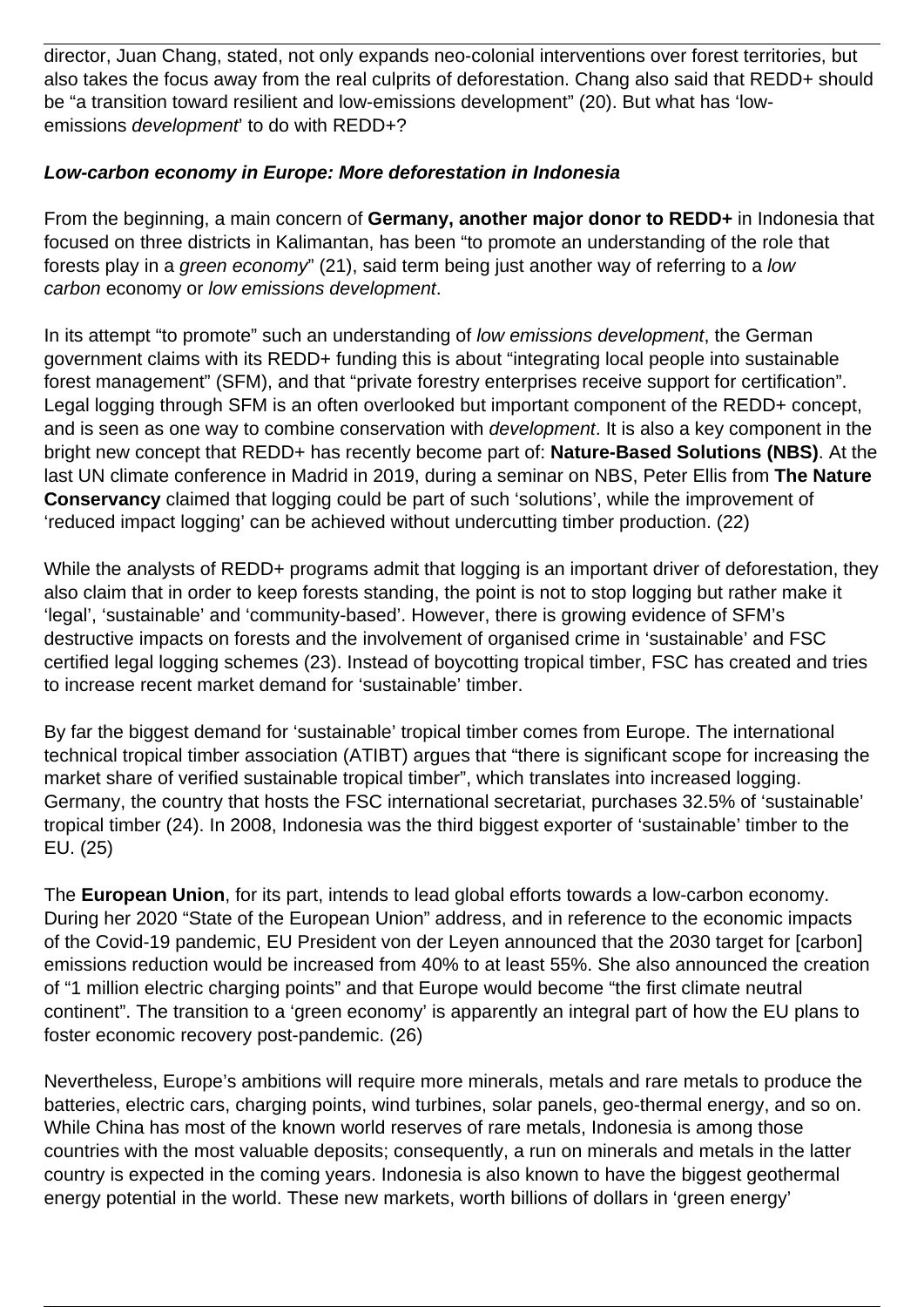resources, will lead to increasing and huge pressure on Indonesia´s forests, waterscapes, arable land and forest-dependant and peasant communities. (27)

The biggest REDD+ funder worldwide, Norway, is the country that proportionally has the most electric cars in the world: one out of two new cars purchased in Norway is electric. Thus while Equinor continues oil extraction elsewhere, in Norway all new cars sold by 2025 must have "zero emissions". (28)

Besides approving REDD+ money for Indonesia, the Green Climate Fund also approved a 10-year project in 2018 to the Indonesian government - through PT SMI -, to scale up geothermal energy. (29) The German government, alongside its UK counterpart, has given technical assistance to the Indonesian government to elaborate its "low-carbon development route" of which geothermal energy is a fundamental pillar. (30) Through the country's **KfW development bank** – one of the main REDD+ funders worldwide -, Germany has invested US\$ 2.3 billion in geothermal energy in Indonesia (31). According to a KfW spokesperson, "potential business opportunities also exist for German companies". (32)

In Indonesia, geothermal mining has encroached on people´s life spaces and invaded protected areas. According to a villager facing a project of geothermal energy: "If our land, water sources, air and livelihoods are being destroyed by geothermal exploration and exploitation, how can this energy be called 'clean'? 'Clean' for whom?" (33)

## **Final remarks**

Nowadays, especially European development agencies, initiatives and funds are pushing for an agenda towards what they call a 'clean', 'green', 'low-carbon' *development*, without giving up on where their financial wealth is built on: the extraction and burning of fossil fuels. REDD+ is an essential, not less dangerous, part of that agenda, especially in the way it is being used by the governments of Norway and Germany, in tandem with the Indonesian government, as a smokescreen to portray themselves as saviours of the climate, the forests and their people.

Moreover, the Indonesian government is currently using REDD+ as one of their main arguments to counter the critiques on the Omnibus Law. In reply to a letter of 36 international investors criticizing the Law, due to the expected increase in deforestation if it comes into effect, the Indonesian Minister of Environment, wrote that the fact that the GCF and Norway approved REDD+ 'results-based' payments "reflects its [Indonesia's] success in reducing deforestation and forest degradation, as assessed by an independent team appointed by the GCF and Norway". (34) 'Independent' for whom?

Winnie Overbeek, winnie@wrm.org.uv Member of the international secretariat of the WRM

[This article is also available in Bahasa Indonesia.](https://wrm.org.uy/articles-from-the-wrm-bulletin/section1/bahasa-indonesia-indonesia-redd-pendanaan-pembangunan-eropa-dan-ekonomi-rendah-karbon/)

1- REDD has been the dominant international forest policy mechanism since 2005, and has also been a concept constantly re-defined since its introduction: from REDD to REDD+ (including **Sustainable Forest Management**, **Reforestation** and **Conservation Areas**), to jurisdictional REDD+, and at present "results-based" REDD+. In the case of "results-based" REDD+ the only difference with the carbon trade-based REDD+ is that the carbon credits are not being sold to a buyer that then offsets its pollution. Under "results-based" REDD projects, however, the same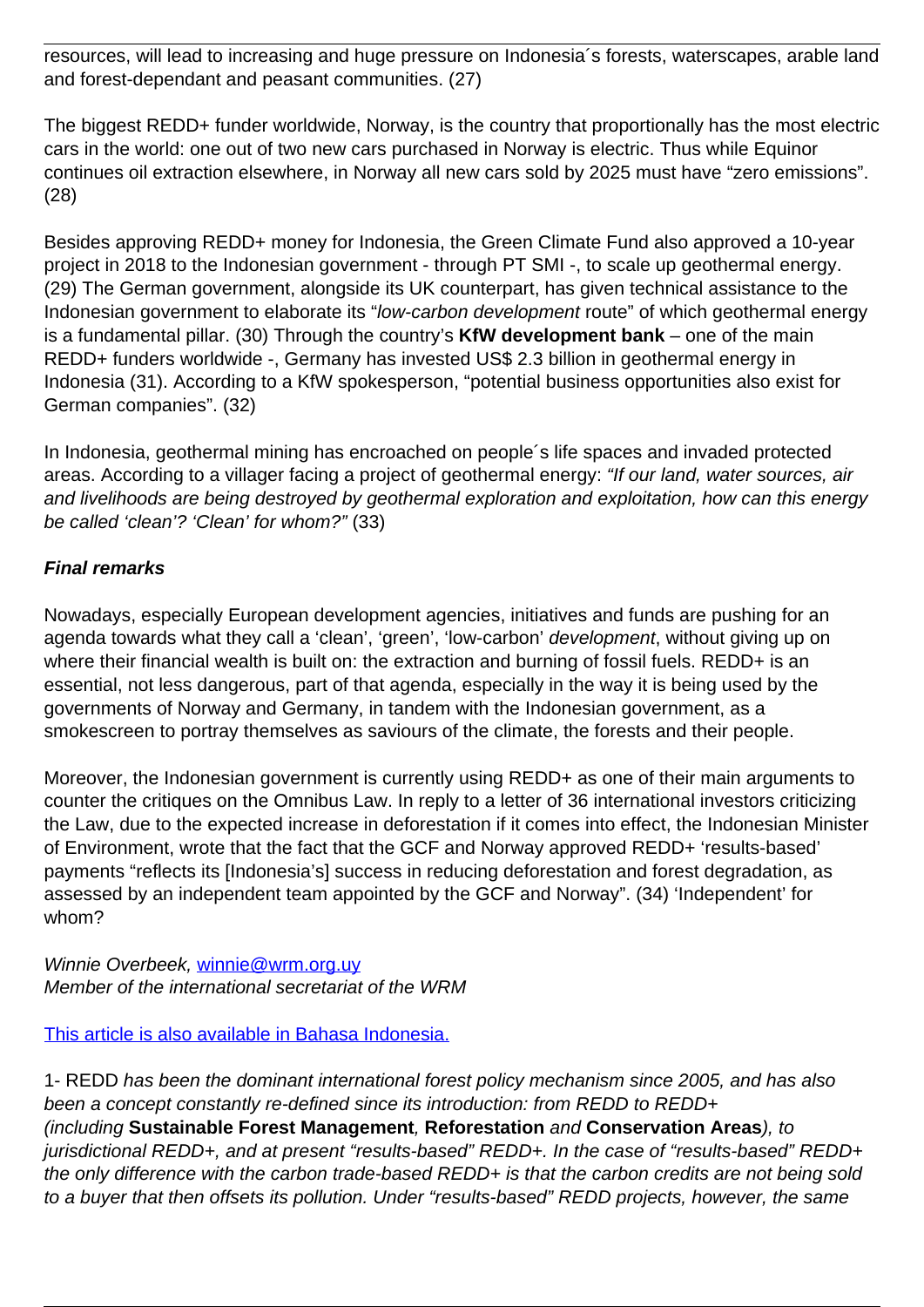"carbon accountability" is undertaken in order to know how much carbon is supposedly stored in the forest, and on which the payments are based. "Results-based" REDD+ also continues blaming forest people´s agricultural activities for deforestation, imposing restrictions on their use of the forests. Shifting cultivation, gathering and other subsistence activities are usually prohibited, with restrictions regularly enforced by the support of armed guards. The corporate destruction of forests, for its part, continues unhindered (for more information, see [What do Forests have to do with Climate Change,](https://wrm.us9.list-manage.com/track/click?u=f91b651f7fecdf835b57dc11d&id=559e9c7e60&e=d8e27bd4ab) [Carbon Markets and REDD+? A toolkit for community activists](https://wrm.us9.list-manage.com/track/click?u=f91b651f7fecdf835b57dc11d&id=559e9c7e60&e=d8e27bd4ab) (WRM, 2017)

2 -By refusing contact with the outside world, the approximately one hundred groups of isolated indigenous peoples in the Amazon, are probably the last to resist becoming part of the developed world.

3- REDD-Monitor, [Guest Post: Forests, carbon markets, and capitalism. How deforestation in](https://wrm.us9.list-manage.com/track/click?u=f91b651f7fecdf835b57dc11d&id=9510515a8f&e=d8e27bd4ab) [Indonesia became a geo-political hornet's nest,](https://wrm.us9.list-manage.com/track/click?u=f91b651f7fecdf835b57dc11d&id=9510515a8f&e=d8e27bd4ab) 2020

4- Scott Guggenheim, I[nvesting in Biodiversity: A Review of Indonesia's Integrated Conservation and](https://wrm.us9.list-manage.com/track/click?u=f91b651f7fecdf835b57dc11d&id=c668b370f5&e=d8e27bd4ab) [Development Project,](https://wrm.us9.list-manage.com/track/click?u=f91b651f7fecdf835b57dc11d&id=c668b370f5&e=d8e27bd4ab) Research Gate, 1998

5- REDD-Monitor, [Why REDD's not dead, despite its "dismal track-record"](https://wrm.us9.list-manage.com/track/click?u=f91b651f7fecdf835b57dc11d&id=1f29da4101&e=d8e27bd4ab), 2020,

6- Idem

7- CIFOR and ICEL, [The context of REDD+ in Indonesia. Drivers, agents and institutions,](https://wrm.us9.list-manage.com/track/click?u=f91b651f7fecdf835b57dc11d&id=877fd23bd4&e=d8e27bd4ab) 2012

8- [Sexy Killers](https://wrm.us9.list-manage.com/track/click?u=f91b651f7fecdf835b57dc11d&id=f12b93abee&e=d8e27bd4ab), documentary.

9- The World Bank, [PT SMI Supports Sustainable Development by Issuing the First Corporate Green](https://wrm.us9.list-manage.com/track/click?u=f91b651f7fecdf835b57dc11d&id=c058c66bd7&e=d8e27bd4ab) [Bond in Indonesia](https://wrm.us9.list-manage.com/track/click?u=f91b651f7fecdf835b57dc11d&id=c058c66bd7&e=d8e27bd4ab), 2018

10- For example, PT SMI signed an agreement with the Green Climate Fund that technically allows SMI to raise funds on behalf of the 'green infrastructure' investors, including 14 strategic partners in particular, and also development agencies: World Bank Group, UNDP, Swiss State secretariat for Economic Affairs, New Zealand Aid Programme, KfW (German Development Bank), GEF (Environmental Global Fund), Green Climate Fund, CTF (Clean Technology Fund), CPI (Climate Policy Initiative), CDIA (Cities Development Initiative for Asia), CICERO (World Bank Group), AIIB (Asian Infrastructure Investment Bank), AFD (Agence Française de Developpement), ADB (Asian Development Bank). See also about the World Bank's involvement in geothermal energy in Indonesia, [here](https://wrm.us9.list-manage.com/track/click?u=f91b651f7fecdf835b57dc11d&id=68feaa29c5&e=d8e27bd4ab).

11- New Geothermal Law of Indonesia, No. 21/2014

12- WRM Bulletin 250, [Indonesia: How the Pandemic Strengthens Immunity for Mining Corporate-](https://wrm.us9.list-manage.com/track/click?u=f91b651f7fecdf835b57dc11d&id=7adbd96563&e=d8e27bd4ab)[Oligarchy and Paves the Way to a New Dictatorship,](https://wrm.us9.list-manage.com/track/click?u=f91b651f7fecdf835b57dc11d&id=7adbd96563&e=d8e27bd4ab) 2020

13- WRM Bulletin 251, [The Road that Threatens to Destroy the "Protected" Harapan Forest in South](https://wrm.us9.list-manage.com/track/click?u=f91b651f7fecdf835b57dc11d&id=2f78b83899&e=d8e27bd4ab) [Sumatra,](https://wrm.us9.list-manage.com/track/click?u=f91b651f7fecdf835b57dc11d&id=2f78b83899&e=d8e27bd4ab) Indonesia, 2020

14- REDD-Monitor, [Norway's oil industry has been right behind REDD from the start,](https://wrm.us9.list-manage.com/track/click?u=f91b651f7fecdf835b57dc11d&id=fa3b0b3149&e=d8e27bd4ab) 2018

15- Equinor, [Regional Review of Statoil's Indonesian Exploration Portfolio and Upside](https://wrm.us9.list-manage.com/track/click?u=f91b651f7fecdf835b57dc11d&id=acf3baf3aa&e=d8e27bd4ab), 2018